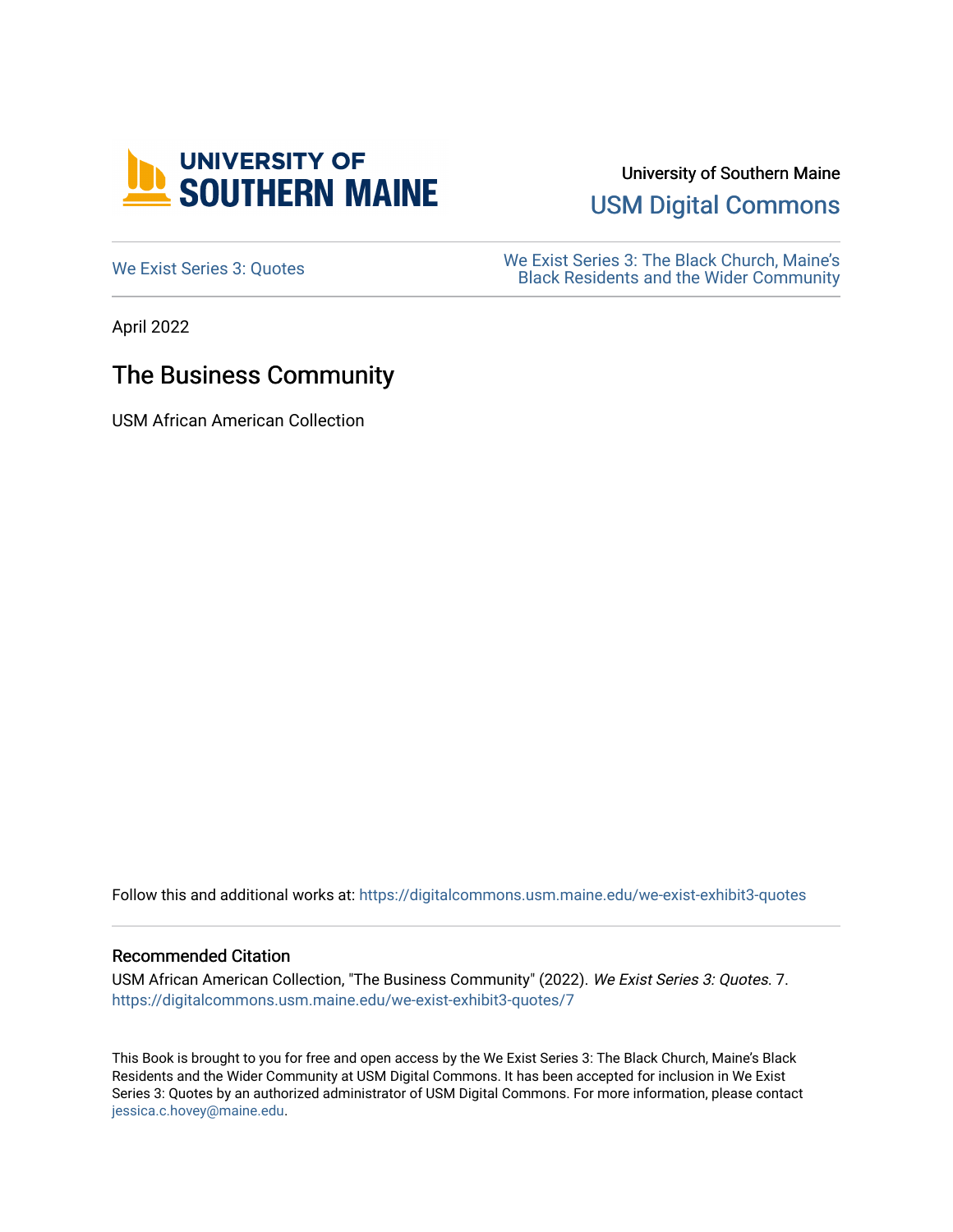## **The Business Community**